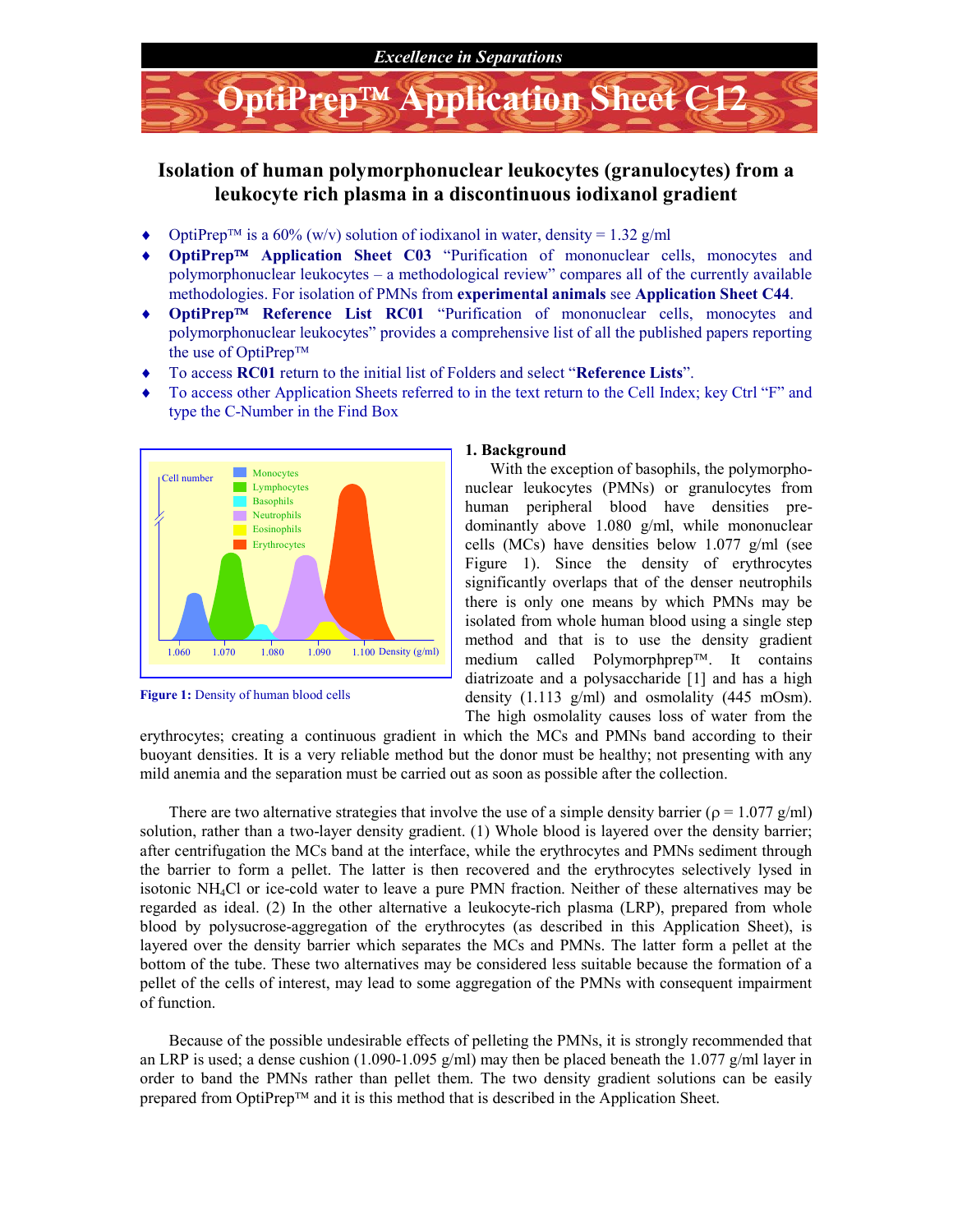Preparation of the leukocyte-rich plasma is achieved by adjusting the blood to  $0.6\%$  (w/v) polysucrose and allowing the aggregated erythrocytes to sediment at 1 g. There are however several popular alternatives that are described in Notes 1 and 2.

|                       |                                                                                                                                                                                       | Keep the following stock solutions at $4^{\circ}$ C                                                                                                                                |
|-----------------------|---------------------------------------------------------------------------------------------------------------------------------------------------------------------------------------|------------------------------------------------------------------------------------------------------------------------------------------------------------------------------------|
| 2. Solutions required |                                                                                                                                                                                       | 100 mM HEPES (free acid) 2.38 g per 100 ml water                                                                                                                                   |
|                       | <b>A.</b> OptiPrep <sup>TM</sup> (shake gently before use).                                                                                                                           | 100 mM EDTA(Na <sub>2</sub> $\bullet$ 2H <sub>2</sub> O) 3.72 g per 100 ml water                                                                                                   |
|                       | <b>B.</b> Diluent: $0.85\%$ (w/v) NaCl, 1 mM EDTA, 20 mM<br>HEPES-NaOH, pH 7.4<br>C. Polysucrose: $6\%$ (w/v) polysucrose (M <sub>r</sub> = 400-500<br>x $10^3$ ) in 0.85% (w/v) NaCl | Solution B: Dissolve 0.85 g NaCl in 50 ml water, add<br>20 ml and 1 ml of HEPES and EDTA stock solutions<br>respectively; adjust to pH 7.4 with 1 M NaOH; make<br>$\mu$ to 100 ml. |
|                       | <b>D.</b> Lysis buffer: $0.83\%$ (w/v) NH <sub>4</sub> Cl, 10 mM HEPES-<br>NaOH, pH 7.0<br>E. 1.8 (w/v) NaCl, 20 mM Hepes-NaOH, pH 7.4                                                | Solution C: Add the polysucrose <b>slowly</b> to the rapidly<br>stirred NaCl solution.                                                                                             |
|                       | Strategies for preparing density solutions for<br>mammalian cells are described in Application                                                                                        | Solution D: Dissolve $0.83$ g NH <sub>4</sub> Cl in 50 ml water;<br>add 10 ml of HEPES stock solution, adjust to pH 7.0<br>with 1 M NaOH and make up to 100ml.                     |
|                       | <b>Sheet C01.</b><br>3. Protocol                                                                                                                                                      | Solution E: Dissolve 1.8 g NaCl in 50 ml water, add<br>20 ml of HEPES stock solution; adjust to pH 7.4 with<br>1 M NaOH; make up to 100 ml                                         |
|                       | 1. To 9 vol. of freshly drawn blood (containing 2 mM                                                                                                                                  |                                                                                                                                                                                    |

- EDTA as anticoagulant) add 1 vol. of Solution C (see Notes 1 and 2).
- 2. Allow the aggregated erythrocytes to settle to the bottom (20-40 min at room temperature); then aspirate the entire supernatant.
- 3. Prepare the following density solutions from OptiPrep<sup>TM</sup> and Solution B (respectively): 1.077 g/ml, 5 vol. + 17 vol. and **EITHER** 1.090 g/ml, 8 vol. + 22 vol.; **OR** 1.095 g/ml, 17 vol. + 43 vol. (see Notes 3 and 4).
- 4. Underlayer 5 ml of LRP with 2.5-3.0 ml of 1.077 g/ml solution and the same volume of EITHER 1.090 g/ml OR 1.095 g/ml (see Fig. 2 and Note 5).
- 5. Centrifuge at  $18-22$ °C for 25 min at 800 g.
- 6. Harvest the PMNs from the lower interface and the mononuclear cells from the upper interface (see Fig. 2).
- 7. Dilute the PMN suspension with an equal volume of Solution B and collect the PMNs by centrifugation at 250-350 g for 10 min.
- 8. Resuspend the pellet in a suitable medium for Figure 2 Separation of polymorphs from mononuclear analysis.



cells from a leukocyte-rich plasma.

- 9. To remove residual erythrocyte contamination of the PMNs, resuspend the cell pellet in 3 ml of Solution D and incubate at  $37^{\circ}$ C for 7 min **OR** resuspend the PMNs in 3 ml ice-cold distilled water, then after 30 sec add an equal volume of Solution E.
- 10. Harvest the PMNs by centrifugation and resuspend in a suitable medium (see Note 6).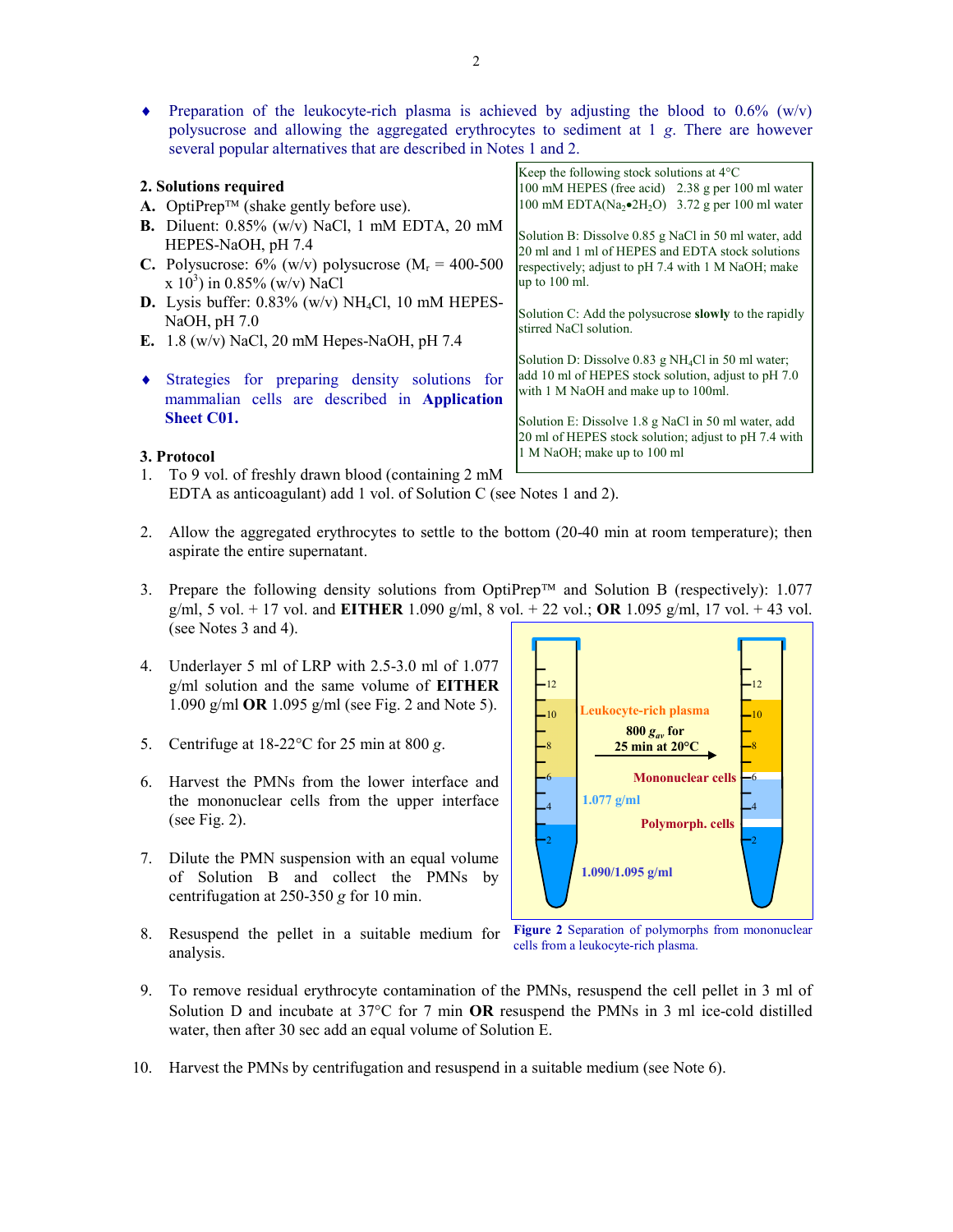# 4. Notes

- 1. If exposure of the cells to polysucrose is deemed undesirable (there is evidence that this macromolecule can adsorb to the surface of leukocytes) then centrifuge the blood at 200  $g_{av}$  for 15-20 min at  $18-22$ °C and harvest the buffy coat in the plasma supernatant from the top of the packed erythrocytes and use this in Step 4.
- 2. Methylcellulose can be added to the blood is an alternative to polysucrose for erythrocyte aggregation. A variant of the method for removing the erythrocytes, adapted from Boyum [2], is to layer the blood over 12% (w/v) iodixanol in 130 mM NaCl, containing 1.66% methylcellulose. After standing at 1g the aggregated erythrocytes sediment to the bottom of the tube [3,4].
- 3. If the density of this cushion is 1.090 g/ml a small percentage of the neutrophils and most of the eosinophils will sediment through this layer. If a density of 1.095 g/ml is chosen, virtually all of the PMNs will be retained by the high-density barrier. On the other hand, fewer of the residual erythrocytes in the LRP will contaminate the PMN band using the lower density cushion. See section 5 for some examples.
- 4. Occasionally the low-density  $1.077$  g/ml iodixanol layer is replaced with a routine commercial peripheral blood mononuclear (PBMC) isolation medium such as Lymphoprep<sup>TM</sup>. There may be some merit in the use of this solution as one of its components,  $5.7\%$  (w/v) polysucrose, may cause the residual erythrocytes to aggregate further and thus assist their sedimentation into a pellet. On the other hand this concentration of polysucrose is almost ten times higher than that to which the blood is adjusted in Step 2 of the protocol. See Section 5 for some examples.
- 5. For more information about preparing discontinuous gradients see Application Sheet C02.
- 6. In a recent study of twelve healthy males [5], the two-layer iodixanol gradient consistently gave a yield of  $\geq$  95%.

# 5. Methodological review

Some of the gradient and centrifugation conditions described in published papers reporting the use of the method described in this Application Sheet to purify PMNs from primate peripheral blood are summarized in Table 1.

| <b>THOIC T</b> THINK THIS BORGON GOING OPHITOP |                                                                                   |           |  |
|------------------------------------------------|-----------------------------------------------------------------------------------|-----------|--|
| <b>Species</b>                                 | Gradient and centrifugation comments                                              | $Ref. \#$ |  |
| Human                                          | Iodixanol solutions of $1.077 + 1.090$ g/ml, 1200 g for 25 min                    |           |  |
|                                                | Iodixanol solutions of $1.077 + 1.090$ g/ml, 800 g for 30 min                     |           |  |
|                                                | Iodixanol solutions of $1.077 + 1.090$ g/ml, 600 g for 20 min                     | 8         |  |
|                                                | PBMC isolation medium + iodixanol solution of 1.095 g/ml, 400/500 g for 25/20 min | $9-16$    |  |
| Monkey                                         | Iodixanol solutions of $1.077 + 1.095$ g/ml                                       |           |  |

#### Table 1 Primate PMN isolation using OptiPrepTM

The methodology has been used, with minor variations, for the isolation of PMNs from bovine, guinea pig, mouse, rabbit and rat sources. For references see Reference List RC01.

#### 6. References

- 1. Ferrante, A. and Thong, Y.H. (1980) Optimal conditions for simultaneous purification of mononuclear and polmorphonuclear leucocytes from human blood by the Hypaque-Ficoll method J. Immunol. Meth., 36, 109-117
- 2. Boyum, A. (1968) Isolation of mononuclear cells and granulocytes from human blood: Isolation of mononuclear cells by one centrifugation and of granulocytes by combining centrifugation and sedimentation at 1g Scand. J. Clin. Lab. Invest., 21, 1-89
- 3. Niggli, V. (2003) Microtubule-disruption-induced and chemotactic-peptide-induced migration of human neutrophils: implications for differential sets of signaling pathways J. Cell Sci., 116, 813-822
- 4. Dehghani Zadeh, A., Seveau, S., Halbwachs-Mecarelli, L. and Keller, H.U. (2003) Chemotactically-induced redistribution of CD43 as related to polarity and locomotion of human polymorphonuclear leucocytes Biol. Cell, 95, 265-273
- 5. Radom-Aizik, S., Zalvidar, Jr., F., Leu, S-Y., Galasetti, P. and Cooper, D.M. (2008) Effects of 30 min of aerobic exercise on gene expression in human neutrophils J. Appl. Physiol., 104, 236-243
- 6. Yuan, Z-N, Tolo, K., Schenck, K. and Helgeland, K. (1999) Increased levels of soluble Fc y receptor III in gingival fluid periodontal lesions Oral Microbiol. Immunol., 14, 172-175